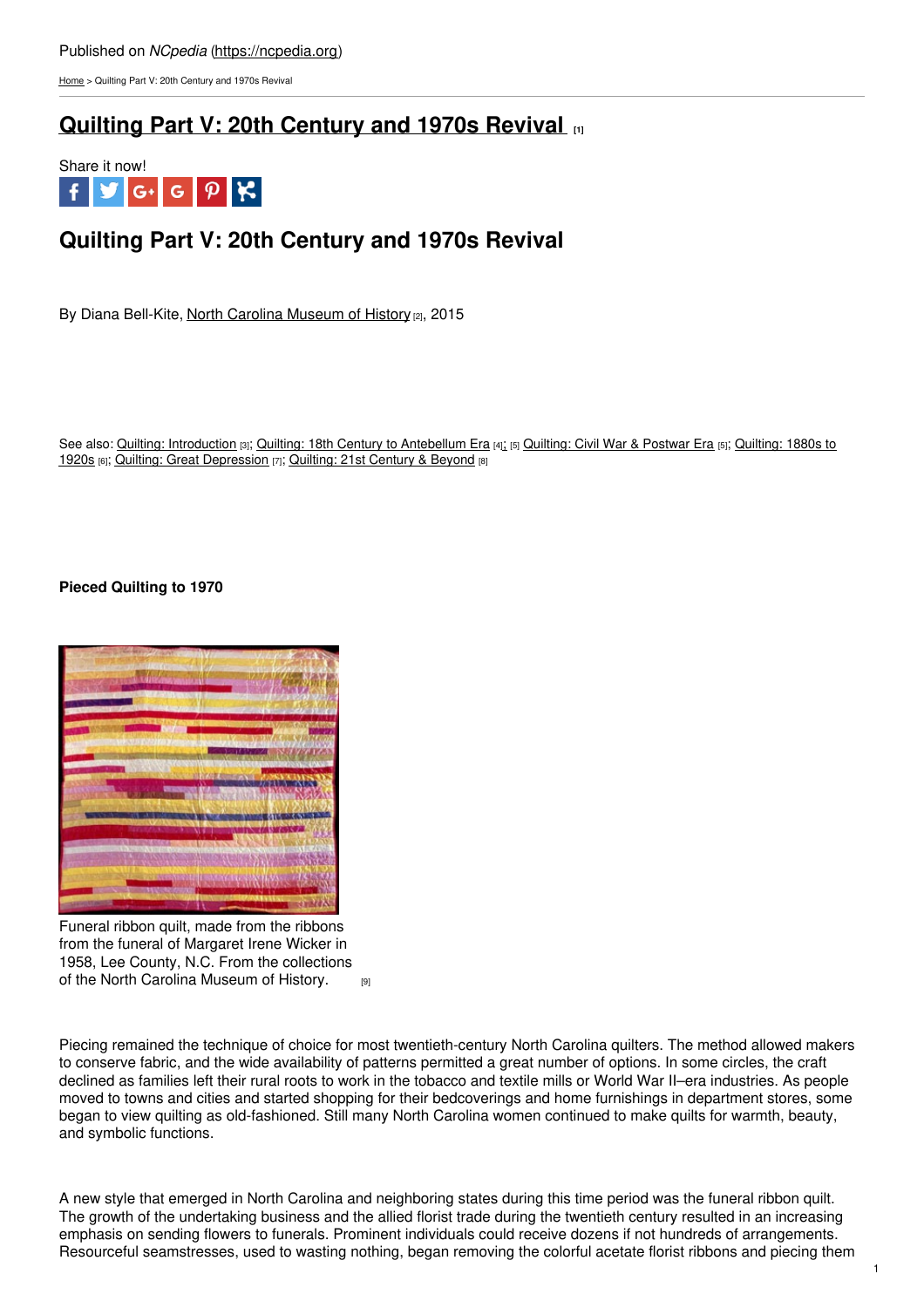into quilts. Such a quilt would always be associated with the deceased person, and its size would attest to the number of bouquets of flowers sent and thus the concern and care expressed for the family members during their time of grief. When Margaret Irene Wicker died in Lee County in 1958, an unknown quilter used the red, pink, yellow, and white ribbons from the flowers sent to her funeral to make a [strip](https://collections.ncdcr.gov/RediscoveryProficioPublicSearch/ShowItem.aspx?71077+&71077+) quilt  $[9]$ .



Pieced star pattern quilt, made by Elizabeth Lee Graham Jacobs, 1963, Columbus County, N.C. From the collections of the

North Carolina [Museum](https://collections.ncdcr.gov/RediscoveryProficioPublicSearch/ShowItem.aspx?48779+&48779+) of History. **[10]** Others, like Elizabeth Lee Graham Jacobs, who lived in Columbus County's Waccamaw-Siouan community, made quilts to mark life's happier milestones. She gave many quilts away to friends and family and to benefit tribal charities. She crafted a **[Diamond](https://collections.ncdcr.gov/RediscoveryProficioPublicSearch/ShowItem.aspx?48779+&48779+) Star Variation quilt**<sub>[10]</sub> from feed-sack and scrap cloth and gave it to her daughter as a wedding present in 1963.

## **Quilting Revival**

During the 1970s, North Carolinians and other Americans grew interested in the quilting traditions of their forebears. Preparations for the 1976 National [Bicentennial](https://ncpedia.org/american-revolution-bicentennial-ob) [11] focused on historic craft activities, and many looked at their mothers' and grandmothers' quilts with renewed appreciation. Gladys Baker of Wake County prepared for the national birthday by coordinating projects such as the "Historical [Landmarks](https://collections.ncdcr.gov/RediscoveryProficioPublicSearch/ShowItem.aspx?35505+&35505+) of Wake County" quilt<sub>[12]</sub>. Baker directed a group of seventeen women in creating thirty appliqué images from the county's past including tobacco barns, old churches, and popular agricultural products. The finished quilt, constructed in patriotic red, white, and blue polyester blend, traveled to multiple locations and received praise in the press.

Cary resident Jane Long also took up quilting during this era. She created a historically inspired "hands all around" pattern bedcovering in 1983, which she exquisitely hand quilted in a [crosshatch](https://collections.ncdcr.gov/RediscoveryProficioPublicSearch/ShowItem.aspx?13964+&13964+) and swag pattern [13]. The piece won several competitions and was featured in a national quilting magazine. Though she drew upon traditional techniques, the popular 1980s-style fabrics she used and the way in which she learned to quilt—as an adult from fellow hobbyists—speak to the trends of the quilting revival era.

|  | Keep reading >> Quilting Part VI: 21st Century & [8] Beyond [8] |  |  |
|--|-----------------------------------------------------------------|--|--|
|  |                                                                 |  |  |

## **References:**

Abrahams, Ethel Ewert and Rachel K. Pannabecker. "'Better Choose Me': Addictions to Tobacco, Collecting, and Quilting, 1880–1920." *Uncoverings* 21 (2000) : 79–105.

Baumgarten, Linda and Kimberly Smith Ivey. *Four Centuries of Quilts: The Colonial Williamsburg Collection.*New Haven: Yale University Press, 2014.

Brackman, Barbara, comp. *Encyclopedia of Pieced Quilt Patterns*. Paducah, KY: American Quilter's Society, 1993.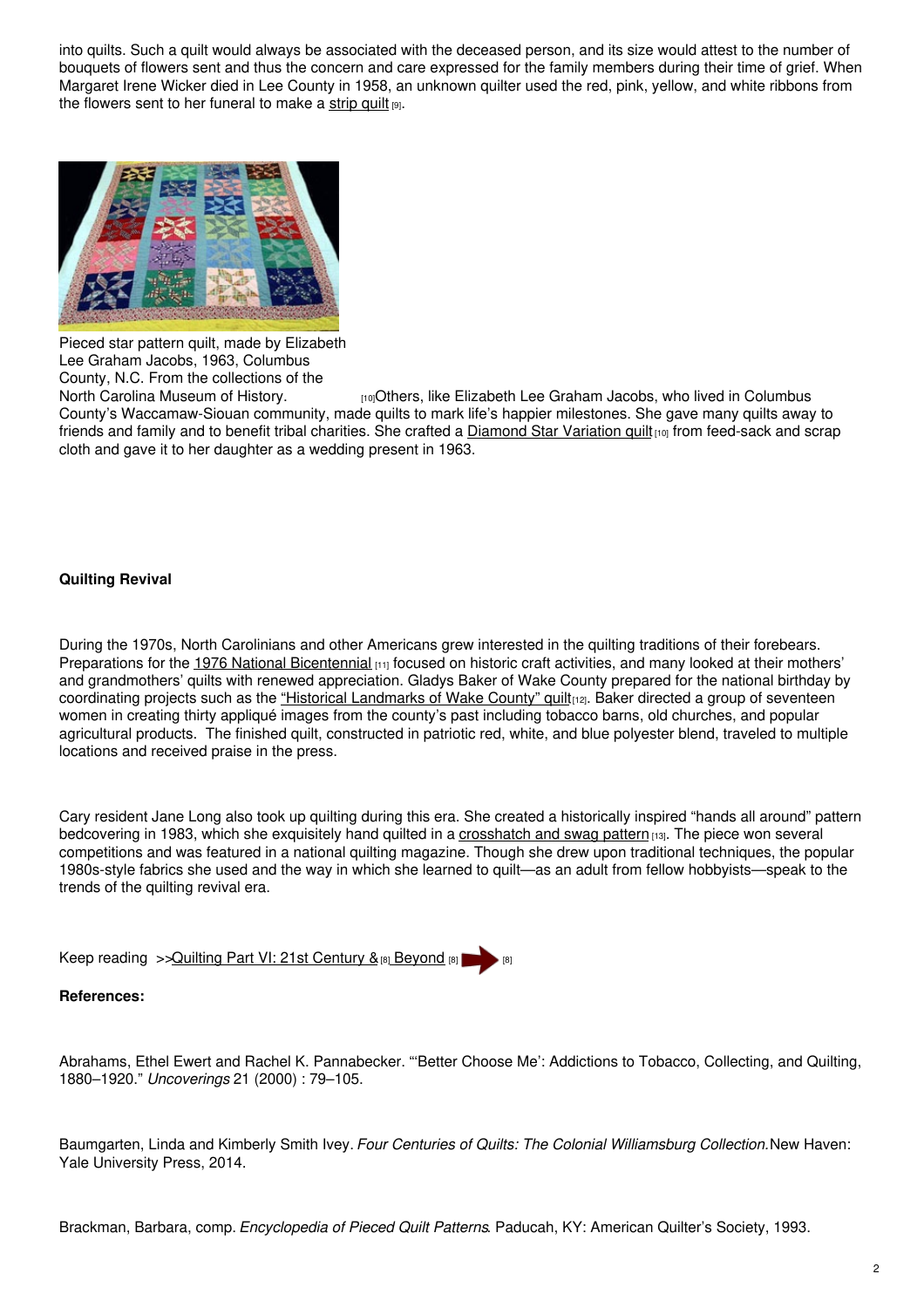Ducey, Carolyn. *Chintz Appliqué: From Imitation to Icon.*Lincoln, NE: International Quilt Study Center & Museum, 2008.

Jones, Lu Ann. *Mama Learned Us to Work.* Chapel Hill: University of North Carolina Press, 2002.

Kiracofe, Roderick. *The American Quilt: A History of Cloth and Comfort 1750–1950.*New York: Clarkson Potter, 1993.

McDonald, Mary Anne. "Symbols from Ribbons: Afro-American Funeral-Ribbon Quilts in Chatham County, North Carolina." In *Arts in Earnest: North Carolina Folklife*, edited by Daniel W. Patterson and Charles G. Zugg, 164–178. Durham: Duke University Press, 1990.

Miller, Karin. Perils of the Birth Canal. June 1, 2014. From Quilt Alliance, Inspired By. Published in*The Quilt Index,* <http://www.quiltindex.org/fulldisplay.php?kid=1-6-2EC> [14]. Accessed: 02/27/2015

Milspaw, Yvonne J. "Regional Style in Quilt Design."*The Journal of American Folklore* 110, no. 438 (Autumn, 1997) : 363–390.

Orlofsky, Patsy and Myron. *Quilts in America.* New York: McGraw-Hill, 1974.

Roberson, Ruth Haislip, ed. *North Carolina Quilts*. Chapel Hill: University of North Carolina Press, 1988.

Roberts, Elise Schebler. *The Quilt: A History and Celebration of an American Art Form.*St. Paul: Voyageur Press, 2007.

Shaw, Robert. *American Quilts: The Democratic Art.* Updated Edition. New York: Sterling, 2014.

## **Image Credits:**

All images from the collections of the North Carolina Museum of History. Used courtesy of the North Carolina Department of Cultural Resources.

## **Subjects:**

Post War 20th Century [\(1946-2000\)](https://ncpedia.org/category/subjects/post-war-20th-cen)[15]  $Art$  [16] [Crafts](https://ncpedia.org/category/subjects/crafts) [17] [Culture](https://ncpedia.org/category/subjects/culture) [18] [Women](https://ncpedia.org/category/subjects/women) [19] **Authors:** [Bell-Kite,](https://ncpedia.org/category/authors/bell-kite-diana) Diana [20] **From:** North Carolina [Museum](https://ncpedia.org/category/entry-source/north-1) of History.<sup>[21]</sup>

5 March 2015 | Bell-Kite, Diana

**Source URL:** https://ncpedia.org/quilting-part-v-20th-century-and

#### **Links**

<sup>[1]</sup> https://ncpedia.org/quilting-part-v-20th-century-and

<sup>[2]</sup> https://www.ncmuseumofhistory.org/

<sup>[3]</sup> https://ncpedia.org/quilting-north-carolina-introduction

<sup>[4]</sup> https://ncpedia.org/quilting-part-i-18th-century